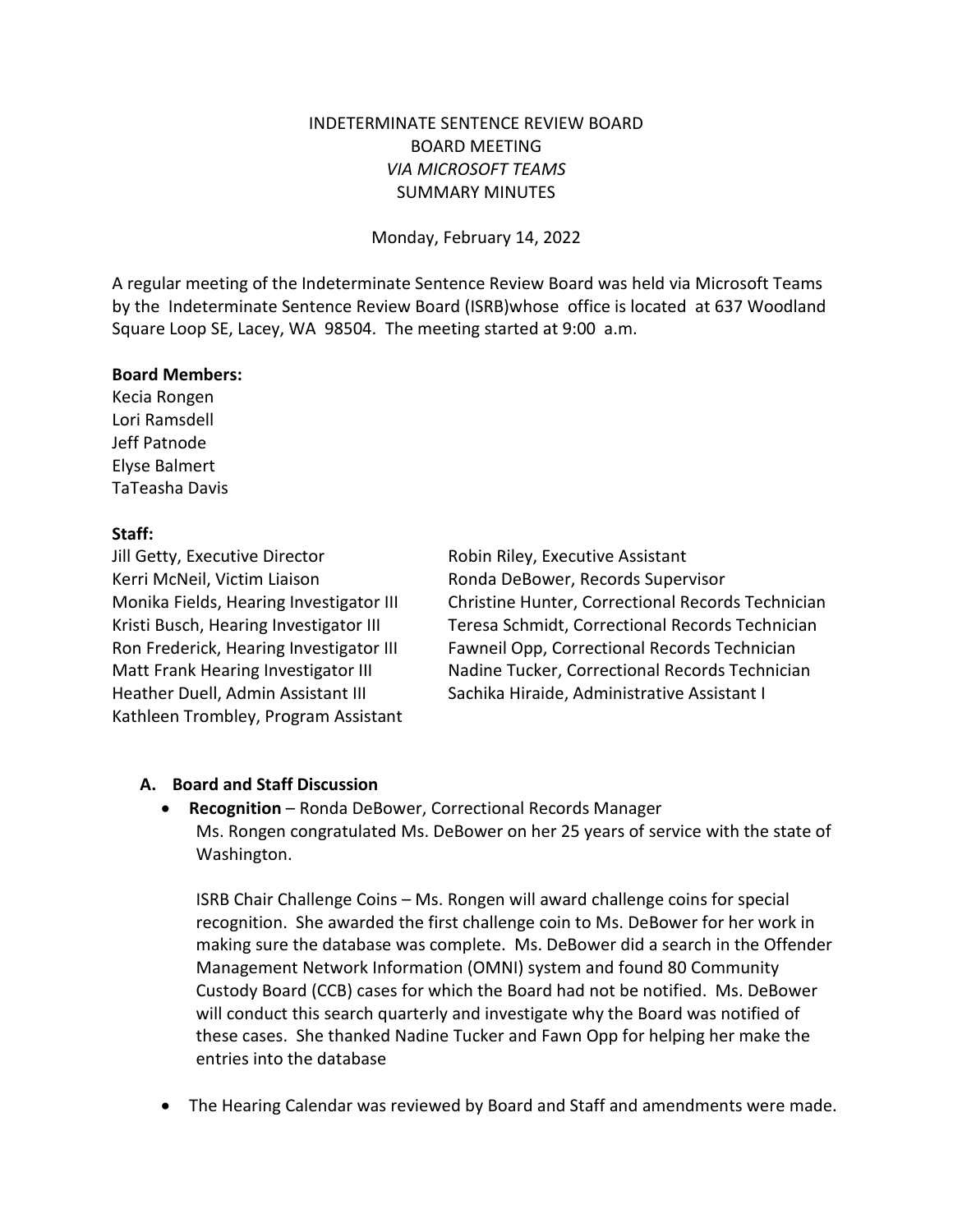• **Monthly Data Report**

# **ISRB MONTHLY DATA REPORT**

|                                                                                                         |                                           | $21 -$<br>Jul  | $21 -$<br>Aug  | $21 -$<br>Sep  | $21 -$<br>Oct  | $21 -$<br>Nov | $21 -$<br>Dec  | Jan-<br>22       |
|---------------------------------------------------------------------------------------------------------|-------------------------------------------|----------------|----------------|----------------|----------------|---------------|----------------|------------------|
| <b>RELEASE HEARINGS</b>                                                                                 |                                           | 40             | 20             | 38             | 41             | 36            | 36             | 31               |
| <b>VIOLATION</b><br><b>HEARINGS IN-</b><br><b>PERSON:</b><br><b>VIOLATION</b><br><b>HEARINGS OUT OF</b> |                                           | 14             | 11             | 9              | 16             | 16            | 9              | 12               |
| <b>CUSTODY:</b>                                                                                         |                                           | 5              | $\overline{2}$ | $\overline{2}$ | $\overline{2}$ | $\mathbf{1}$  | 1              | $\mathbf{1}$     |
|                                                                                                         | <b>TOTAL</b>                              | 19             | 12             | 11             | 18             | 17            | 10             | 13               |
|                                                                                                         | <b>REVOKED:</b>                           | 10             | 8              | 3              | 8              | 10            | 7              | 9                |
|                                                                                                         | <b>REINSTATED:</b><br><b>CONTINUED ON</b> | 6              | 3              | $\overline{7}$ | 9              | 5             | $\overline{2}$ | 3                |
|                                                                                                         | <b>ACTIVE STATUS:</b>                     | 3              | $\mathbf{1}$   | $\mathbf{1}$   | 0              | 0             | $\mathbf{1}$   | 0                |
|                                                                                                         | <b>PENDING:</b>                           | 0              | 0              | 0              | $\mathbf{1}$   | $\mathbf{1}$  | 0              | $\mathbf{1}$     |
|                                                                                                         | <b>OPENED AND</b>                         |                |                |                |                |               |                |                  |
|                                                                                                         | <b>CONTINUED:</b><br><b>Sched New</b>     | 0              | 0              | 0              | 0              | $\mathbf{1}$  | 0              | 0                |
|                                                                                                         | <b>Hearing - New</b><br>Info:             | 0              | 0              | 0              | 0              | 0             | 0              | 0                |
| <b>ADMINISTRATIVE</b><br><b>REINSTATEMENTS:</b>                                                         |                                           | 6              | 6              | $\mathbf{1}$   | 4              | $\mathbf{1}$  | 4              | 5                |
| <b>VICTIM SURVIVOR</b><br><b>MEETINGS:</b><br><b>EMAILS TO</b>                                          |                                           | $\overline{2}$ | 4              | 3              | 4              | 3             | $\mathbf{1}$   | $\mathbf{1}$     |
| <b>VICITMS/SURVIVORS</b><br><b>LETTERS TO</b>                                                           |                                           | 25             | 6              | 19             | 19             | 18            | 26             | 24               |
| <b>VICTIMS/SURVIVORS</b>                                                                                |                                           |                |                |                |                |               |                |                  |
| $\ddot{\cdot}$                                                                                          |                                           | 128            | 95             | 94             | 138            | 119           | 137            | 123              |
| <b>Mail Return:</b><br><b>SUMMARIES</b>                                                                 |                                           | 28             | 21             | 36             | 25             | 32            | 19             | 39               |
| <b>PROVIDED</b>                                                                                         |                                           | 5              | 5              | 7              | 8              | 7             | 7              | 5                |
| <b>PRISON VISITS</b>                                                                                    |                                           | 0              | 0              | 0              | 0              | 0             | 0              | $\boldsymbol{0}$ |
| <b>ORP' APPROVED:</b>                                                                                   |                                           | 19             | 13             | 17             | 10             | 13            | 20             | 15               |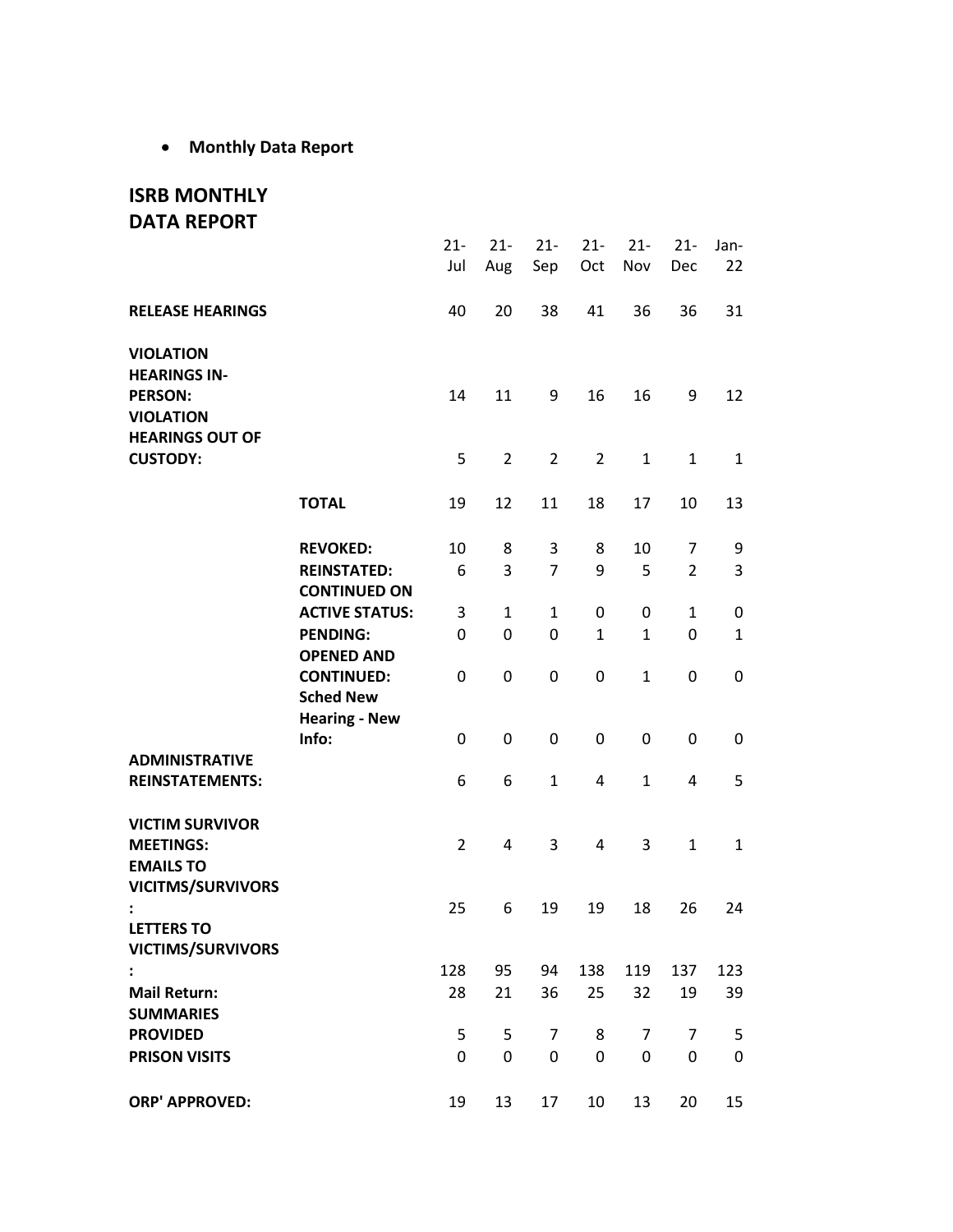| <b>ORPS DENIED</b><br><b>ICOTS</b><br><b>FINALS ISSUED:</b>                         | 4<br>1<br>0 | 4<br>0<br>0 | 9<br>0<br>0 | 0<br>0<br>0 | 1<br>1<br>0 | 6<br>0 | 3<br>0 |
|-------------------------------------------------------------------------------------|-------------|-------------|-------------|-------------|-------------|--------|--------|
| <b>STIPULATED</b><br><b>AGREEMENTS:</b><br><b>BOARD WARNINGS</b><br>FY22 July - Dec | 28          | 36          | 29          | 32 ·        | 24<br>15    | 30     | 29     |

Staff noted that the violation hearing numbers looked low. Ms. Riley has not been receiving notification of all out of custody hearings. Ms. Hunter said she will provide out of custody hearings to Ms. Riley in the future and a list of hearings not counted will be provided as well. Ms. Riley will give an updated count at the March 14, 2022, Board Meeting.

• **Proposed Geographic Condition –** Due to a recent court decision, Ms. Rongen is proposing an updated geographic condition. After discussion, the group came up with the following wording:

You may not enter the following exclusion zone (give specifics of area) without the prior permission of the ISRB. Exceptions may be made by the ISRB in consultation with your CCO with at least 72 hours' notice for infrequent but necessary medical, or legal appointments, etc. that cannot be completed in a different location. It is understood that you may need to drive on (give specific area) to get to a destination outside of the exclusion zone. This is allowable so long as you do not stop within the exclusion zone.

### **ACTION – 1-2022**

Mr. Patnode moved to approve the new wording for the geographic condition.  $2^{nd}$  – Ms. Balmert

### **APPROVED – 5-0**

• **Supreme Court Decision – In the Matter of the Personal Restraint of David Daniel Dodge –** David Dodge is a Juvenile Board case who had a hearing in 2018. The decision remands the case back to the ISRB for a new hearing under RCW 9.94A.730.

The conclusion of the decision was that the Board did not apply the presumption of release, did not consider the mitigating factors of conditions, and looked at static risk factors rather than rehabilitation.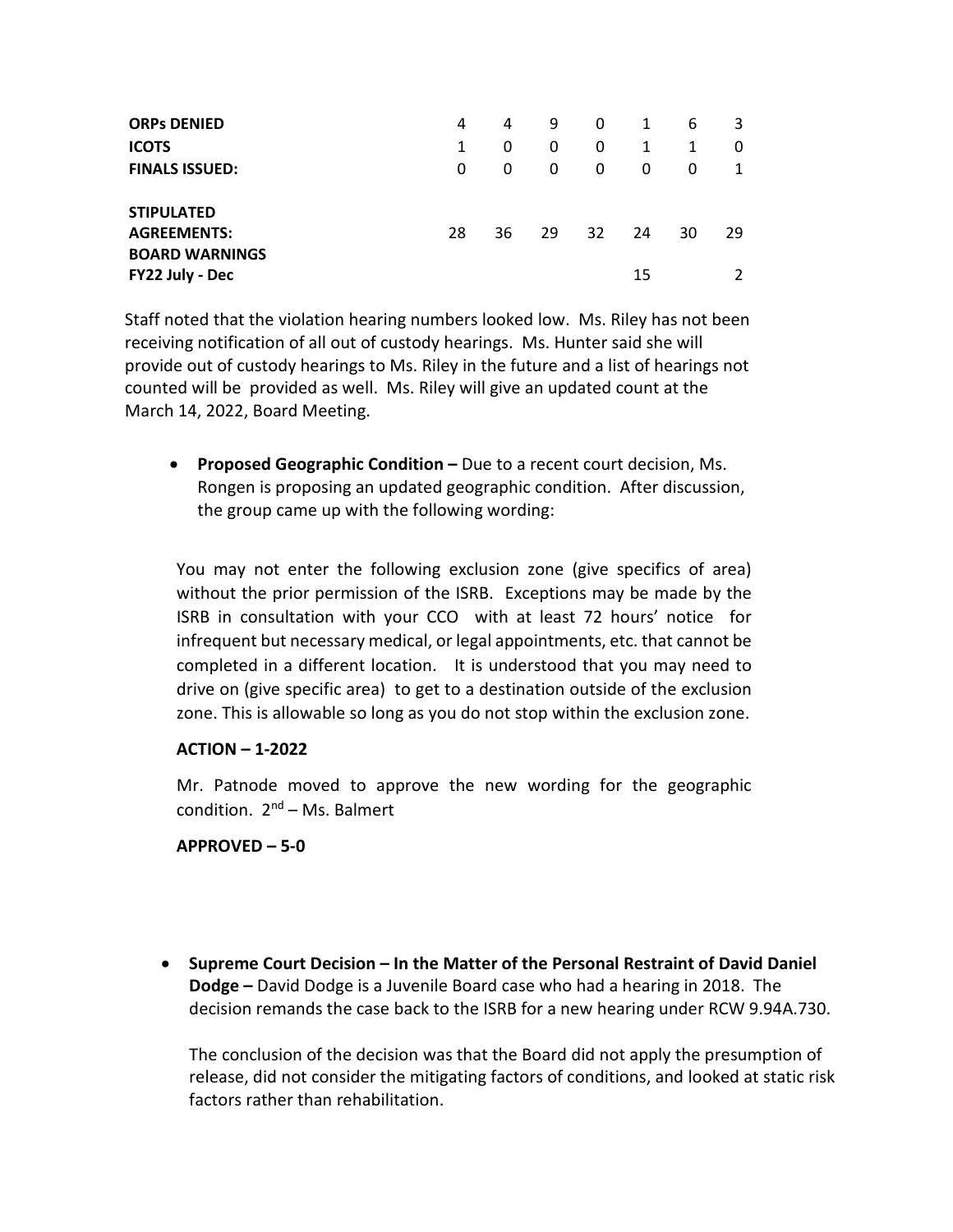The Board will be modifying the Decision and Reasons to be clearer if an individual is found not releasable and indicate why certain conditions would not mitigate someone's risk. The Board has received requests from individuals to schedule a new hearing based on the Dodge decision.

• **Check ins –** Board and Staff provided updates.

## **B. Executive Director Report**

P**olicies** - Ms. Getty talked about the DOC Policy Transgender, Intersex, and/or Gender Non-Conforming Housing and Supervision. This policy clarifies terms for staff and provides direction around how people in custody should be addressed, and the paperwork required for the individual to complete with the Community Corrections Officer if they are on supervision. This policy also identifies what information is disclosable. Ms. Getty will send a copy to all staff.

The new transition and release policy is going into effect on February 28, 2022. Ms. Getty will set up some training for our team on this policy. Training is scheduled for March 10 and Ms. Getty will reach out to affected Board Members and staff.

## **C. Chair's Report**

Ms. Rongen reported that the legislative session is moving along, and the policy cut-off has already occurred.

- **SB 5036 Concerning conditional commutation by the clemency and pardons board.** This bill is technically alive. It expands and modifies the Clemency and Pardons Board and allows individuals not under our jurisdiction to petition the Clemency and Pardons Board (CPB) for conditional commutation. There is a hearing in the House this week.
- **Trial and Sentencing Backlogs** Ms. Rongen attended a meeting where the Department of Corrections (DOC) and the Washington Association of Prosecuting Attorneys (WAPA) discussed the backlog of cases in the court system due to COVID. There are currently 29,253 outstanding cases. The counties are working through the backlogs, but several of these cases will serve their entire sentence in the county jails. Dianne Ashlock, Statewide Records Director for the DOC will provide language to WAPA that Community Custody Board (CCB) cases need to go to prison to be seen by the ISRB regardless of whether they have served their sentence in jail.
- **Classification Counselor Survey** Ms. Rongen asked Ms. Duell to send a reminder that the survey closes on February 28, 2022.
- **Training –**